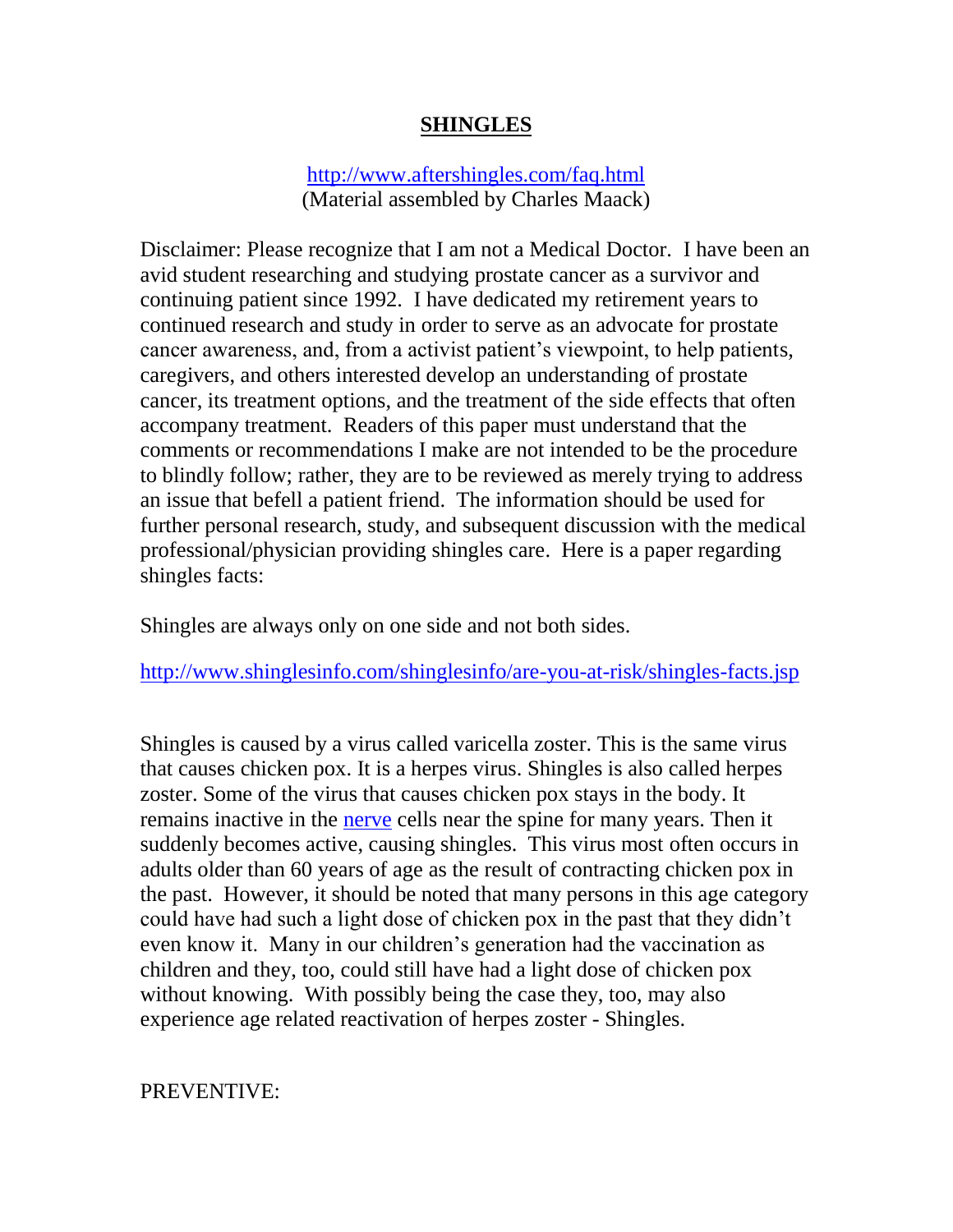A preventive vaccine recently manufactured by Merck Pharmaceuticals and approved by the FDA only for adults 60 years of age and older is Zostavax. There is some concern about its use by patients whose immune systems may have been compromised (weakened) by ailments or treatment for those ailments (prostate cancer, of course, being one of them). If it is determined that an individual's health permits receiving this vaccination, he/she should give serious consideration to protecting against the very negative aspects of Shingles. Learn more about Zostavax:

<http://www.fda.gov/bbs/topics/NEWS/2006/NEW01378.html> (then search for "Shingles," and<http://en.wikipedia.org/wiki/Zostavax>

**IMPORTANT TO BE AWARE:** According to this report **<http://tinyurl.com/bazvs8h>** – if still accessible – it is important to be aware that if experiencing depression, the effects of the shingles vaccine Zostavax may be compromised by this health condition. After receiving the vaccine, patients with major depressive disorder who were not receiving antidepressants had lower cell-mediated immunity to VZV (varicella zoster vaccine) than both healthy individuals and depressed individuals who were receiving drug treatment, mostly with selective serotonin reuptake inhibitors (*P*<0.01 for both). After receipt of the vaccine, in fact, the healthy controls and the treated depressed individuals had 69.7% and 288.1% increases, respectively, in cell-mediated immunity, but there was no significant change in the untreated depressed individuals, The message? Insure depression is being treated in order for Zostavax to be effective.

### SIGNS OF POSSIBLE SHINGLES ONSET:

- Unusual itching, tingling, burning pain that doesn't seem to subside and develops into a rash. Usually noticed in the chest, abdomen, and back area, but can appear on the face near the eyes.

- Small fluid filled blisters appearing

# *IMPORTANT: GET TO YOUR FAMILY PHYSICIAN AND GET PRESCRIPTION MEDICATIONS STARTED WITHIN 48 HOURS OF ERUPTING FOR BEST RESULTS!)*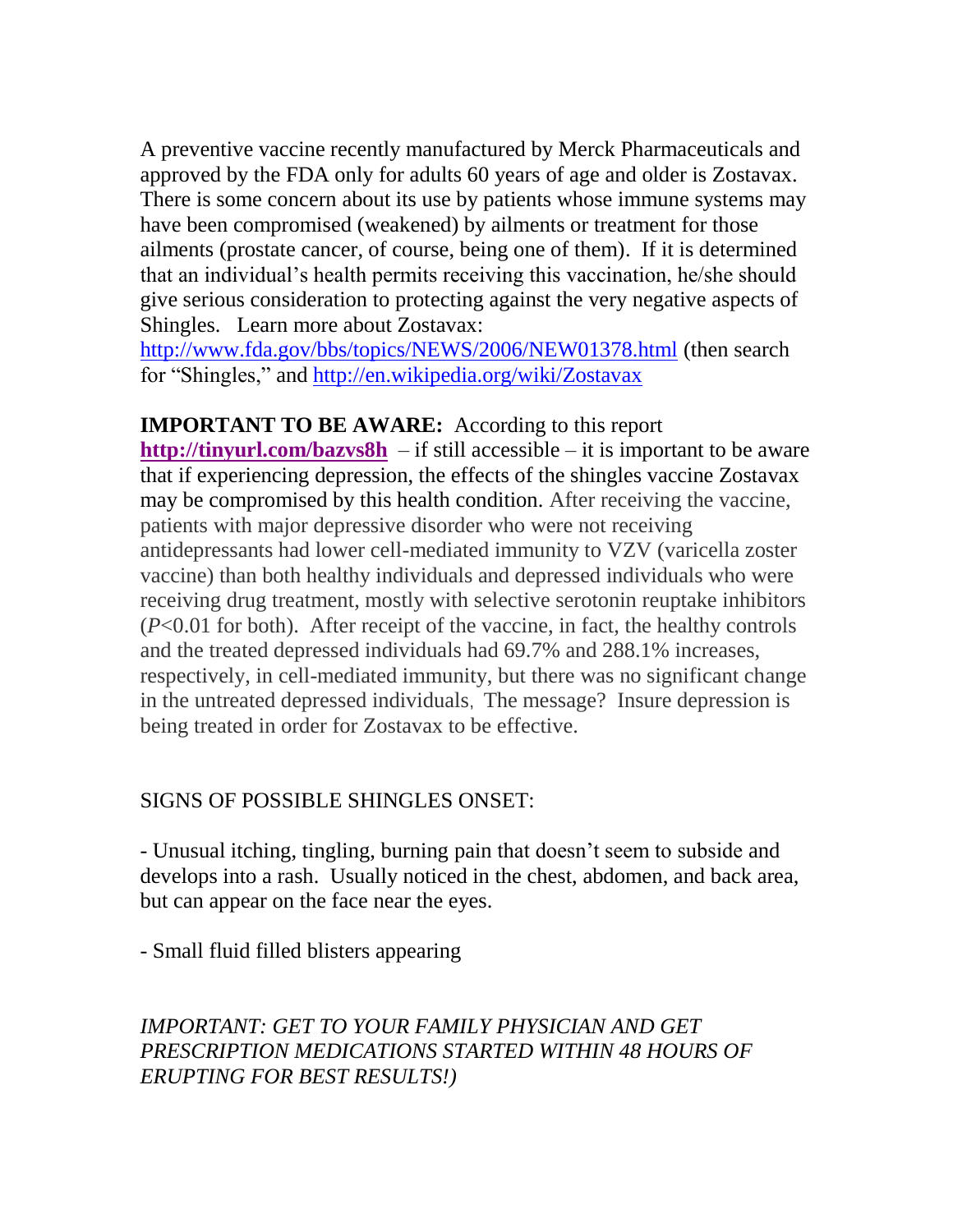# SHINGLES ALREADY ERUPTED:

Medications to provide relief include:

- Bacitracin cream (read this somewhere...discuss with physician if used for shingles relief)

- Acyclovir (Zovirax), a prescribed med to be taken 5 times per day (or)

- Famciclovir (Famvir), a prescribed med to be taken 3 times per day - read: <http://www.nlm.nih.gov/medlineplus/druginfo/medmaster/a694038.html> (you can also enter the above Acyclovir in the search box of the foregoing website)

(or)

- Valacyclovir (Valtrax), a prescribed med to be taken 3 times per day - read: <http://www.nlm.nih.gov/medlineplus/druginfo/medmaster/a695010.html> NOTE: None of the three foregoing are to be taken simultaneously. I would expect your treating physician to be aware of these medications.

- Pain killers (over the counter unlikely strong enough...will need prescription strength). For extreme pain of shingles, read where a patient was in the hospital with painful shingles and was given a narcotic Dilaudid (hydromorphone). He claimed that it was an amazing pain killer that was like a bloodhound seeming to sniff out the pain and go directly to it and work almost immediately. He continued on this medication for five days. Read of another patient, in regards to relieving advanced cancer pain, prescribed a Dilaudid patch and a pump with a 1mg/hr rate and a 0.5mg 15 minute bolus. He could press a button every 15 minutes as needed for pain. Please note that this drug is likely for the treatment of extreme pain not otherwise brought under reasonable control by other drugs.

- Zostrix cream which contains 0.025% Capsaicin is often recommended visit this URL and read the fact sheet: [http://www.itpharmacy.com/itpharmacy/zostrix/index.html\)](http://www.itpharmacy.com/itpharmacy/zostrix/index.html)

- Gabapentin to relieve the pain of postherpetic neuralgia (PHN; the burning, stabbing pain or aches that may last for months or years after an attack of shingles). Gabapentin is in a class of medications called anticonvulsants.